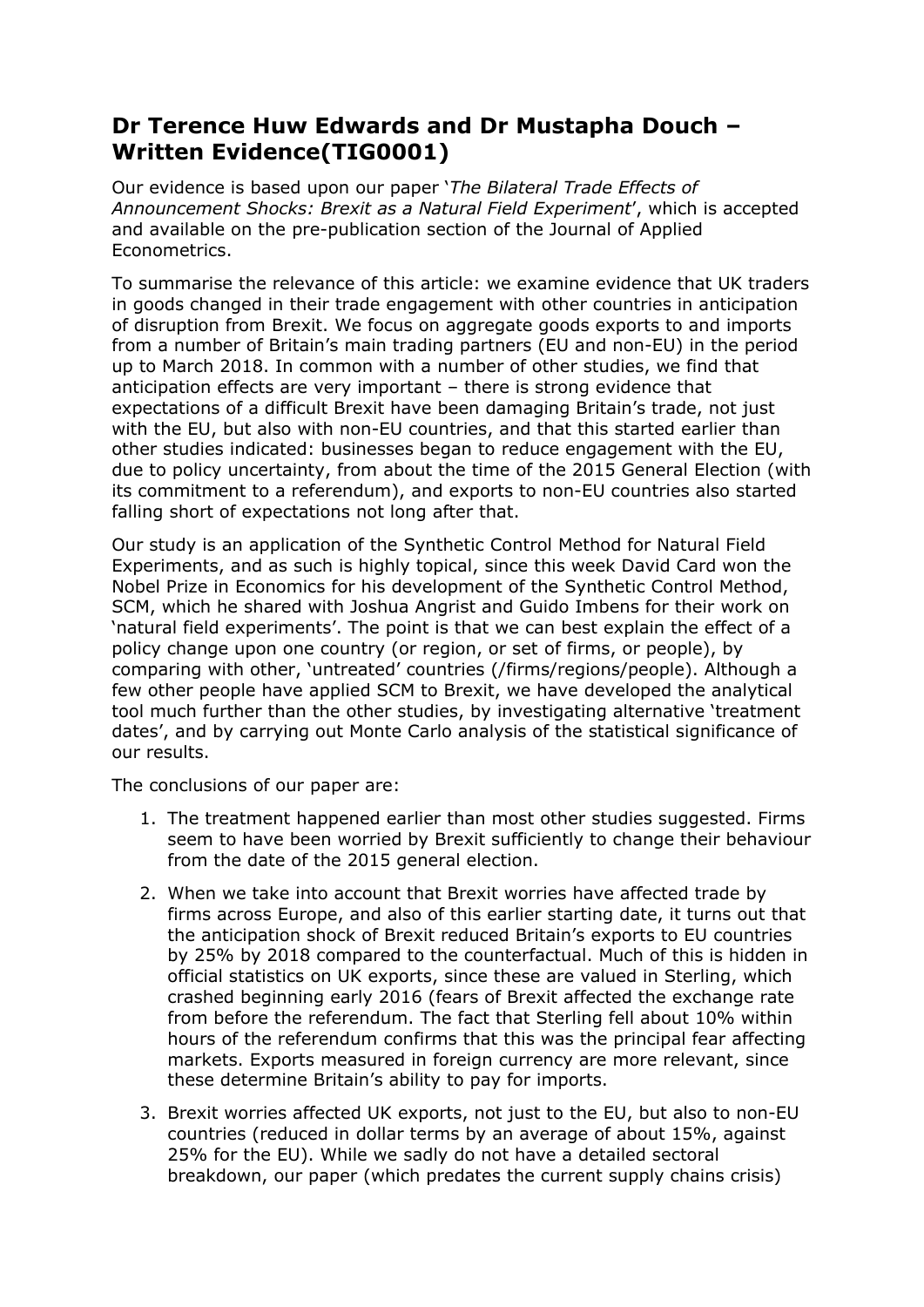emphasises that the likely cause of this is that UK exporters to the rest of the World are mostly dependent upon EU supply chains, and that fears over the cost (and security) of these inputs would have negatively affected our exports, even to these countries. The evolution of this can be seen in *Figure 1*, which shows a negative effect on UK exporters to the EU starting around the time of the 2015 general election. Furthermore, the "gap" between actual UK compared to a counterfactual based upon trade flows which best matched UK exports prior to early 2015 can be seen in Figure 2. The shortfall in UK exports began well before the referendum, since even a low perceived probability of disruption of trade was enough to affect traders' behaviour.

Figure 1: Aggregate exports from UK to EU, baseline with 2015 treatment and no EU countries in the donor pool



Notes: This figure is for our main baseline specification for a treatment in 2015, on trade with 14 EU countries. We control for revealed comparative advantage in selecting the donor pool. We use non-EU country pairs.

Source: Douch & Edwards, (2021a).





Notes: This figures reports the deviation of actual aggregate flows vs synthetic Britain. This is for the main baseline specification using 14 EU countries. We compare this with the odds on Brexit derived from Fry & Brint (2017).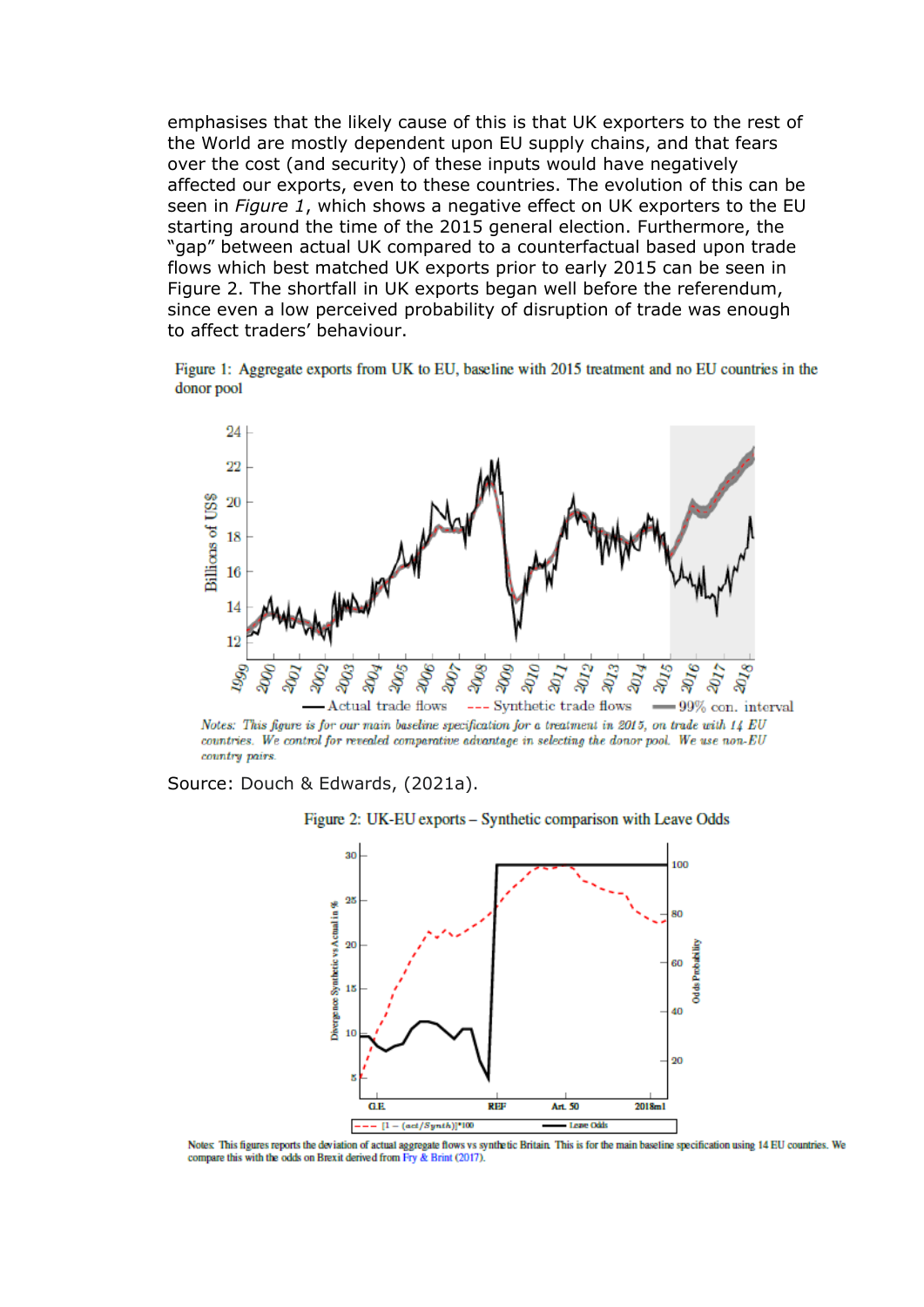Source: Douch & Edwards, (2021a).

- 4. There is some tentative evidence that UK importers began to switch particularly to Commonwealth countries, but no sign that the latter countries began switching to UK exporters.
- 5. Evidence from the largest economy in Africa, South Africa, shows that the increased uncertainty in the UK has led to local firms to deviate their exports and imports to alternative markets. In fact, using a unique database on trade transaction data Douch (2020) shows that small firms from South Africa have reacted negatively to Brexit referendum. This highlight potential impact beyond the EU-UK relationship.
- 6. Increased servitisation of manufacturing firms –i.e. large number of firms offering services trade alongside goods trade - means that we cannot really not look at the service sector, which turns to have been negatively affected by increased uncertainties caused by the Brexit shock.

Regarding your specific questions on detailed trade policy questions looking forwards, at first sight the fact that our study is up to 2018 q1 may make it seem old. However, we would argue that its relevance is very strong: firms do not wait for actual implementation of policy shocks to start changing their behaviour. This is because developing trading relationships takes time, and involves significant investments (in terms of marketing and developing ties and supply chains). Had the UK achieved a 'softer' Brexit agreement in late 2019, one might have expected a recovery of trade: in reality (we refer to a short draft paper, currently under consideration for publication by the Conversation, which we can supply upon request), recent trade patterns were badly hit by the lateness of the FTA with the EU, and the recovery from the (already greatly reduced) levels of last year looks likely to be only partial.

We are happy to discuss more recent developments, although we regard disentangling the COVID and Brexit trade shocks as something quite difficult to achieve (we are working on it!). However, our work on policy uncertainty and announcement shocks is potentially very important to the current situation. We should caution that any unilateral action by the UK on the Northern Ireland Protocol could seriously damage UK traders, if businesses were to perceive that it could lead to a suspension by the EU of the FTA, let alone to sanctions.

We also caution that UK exports to non-EU countries are highly dependent upon the UK's recent competitive advantage, stemming from its ability to access EU supply chains.

Finally, we should caution about the (mis-) use of export figures in Sterling. The weakening of the Pound, which started before the 2016 referendum, is a significant factor in pushing up the cost of living and reducing real wages in the UK.

We would be very happy to answer any further questions on our work. Incidentally, we have also published, in parallel, a SCM study on UK services exports, which also showed a decline compared to the counterfactual (although less than for goods). $^{\mathrm{i}}$